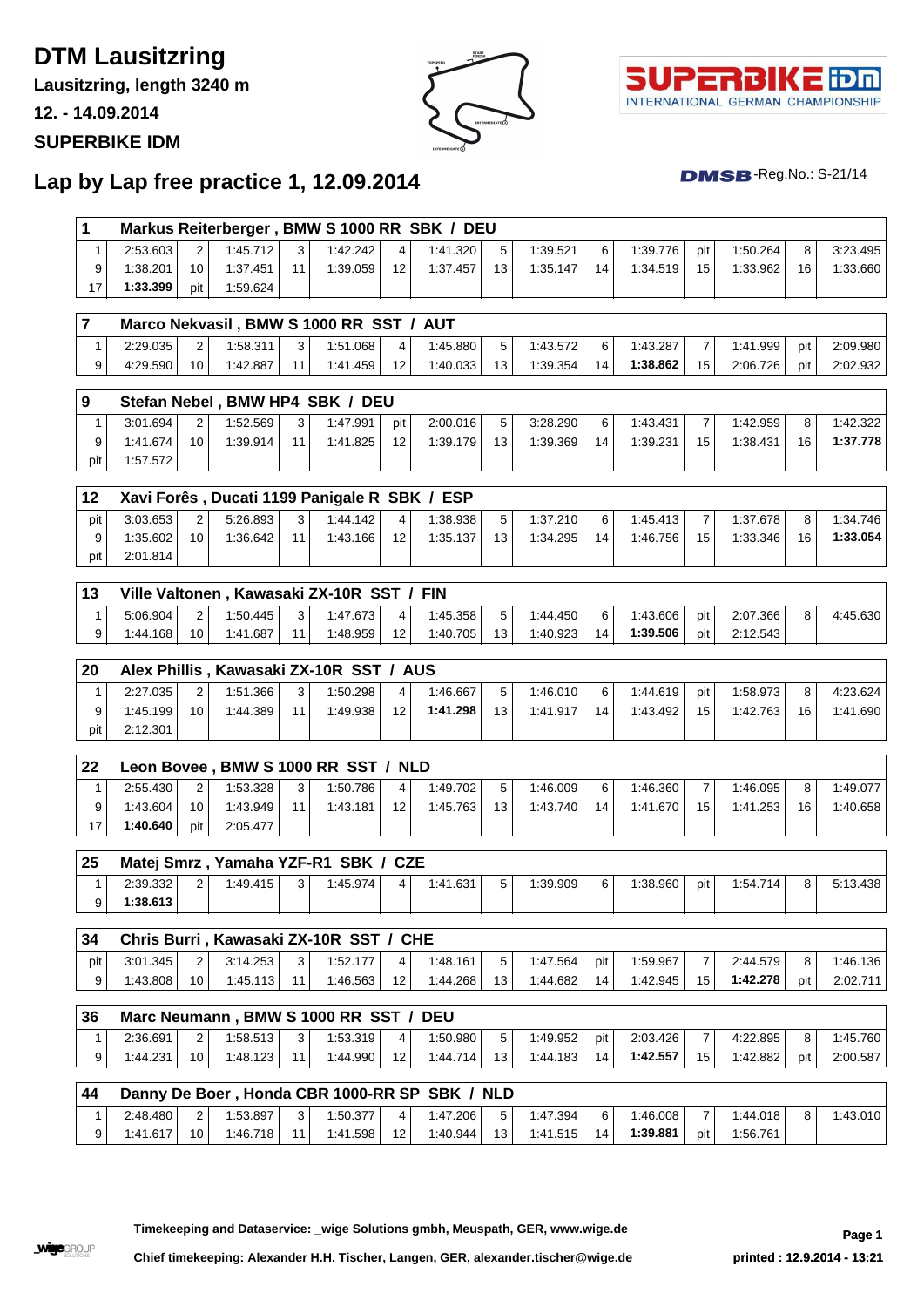# **DTM Lausitzring**

**Lausitzring, length 3240 m**

**12. - 14.09.2014**

#### **SUPERBIKE IDM**





 $DMSB$ -Reg.No.: S-21/14

## **Lap by Lap free practice 1, 12.09.2014**

| <b>47</b> |          |                 | Marc Buchner, Suzuki GSX-R 1000 SBK / DEU |              |          |                 |          |                 |          |                |          |                 |          |     |          |
|-----------|----------|-----------------|-------------------------------------------|--------------|----------|-----------------|----------|-----------------|----------|----------------|----------|-----------------|----------|-----|----------|
|           | 2:14.970 | $\sim$          | 1:53.357                                  | $\mathbf{r}$ | 1:48.526 | 4               | 1:46.242 | 5 <sup>1</sup>  | 1:43.434 | 6 <sup>1</sup> | 1:43.494 | pit             | 2:00.598 | 8   | 4:44.470 |
|           | 1:43.807 | 10 <sub>1</sub> | 1:42.549                                  |              | 1:41.564 | 12 <sub>1</sub> | 1:41.095 | 13 <sup>1</sup> | 1:40.379 | 14             | 2:01.835 | 15 <sup>1</sup> | 1:41.824 | pit | 2:07.487 |

| 148 |          |                 |          |                | Dominik Vincon, BMW S 1000 RR SST / DEU |                 |          |                 |          |    |          |    |          |     |          |
|-----|----------|-----------------|----------|----------------|-----------------------------------------|-----------------|----------|-----------------|----------|----|----------|----|----------|-----|----------|
|     | 2:47.720 | 2 <sub>1</sub>  | 1:49.469 | 3 <sup>1</sup> | 1:45.648                                | 4               | 1:42.007 |                 | 1:42.486 | 6  | 1:43.546 |    | 1:42.722 | pit | 1:58.792 |
| 9   | 4:41.634 | 10 <sup>1</sup> | 1:40.023 | 11             | 1:39.406                                | 12 <sup>2</sup> | 1:40.779 | 13 <sup>1</sup> | 1:40.710 | 14 | 1:40.270 | 15 | 1:39.706 | 16  | 1:38.371 |
| pit | 1:58.817 |                 |          |                |                                         |                 |          |                 |          |    |          |    |          |     |          |

| 50 |          |    |          |                 | Damian Cudlin, Kawasaki ZX-10R SBK / AUS |                 |          |    |          |    |          |    |          |    |          |
|----|----------|----|----------|-----------------|------------------------------------------|-----------------|----------|----|----------|----|----------|----|----------|----|----------|
|    | 2:09.228 |    | 1:46.376 | 3 <sub>1</sub>  | 1:44.769                                 | $\overline{4}$  | 1:43.861 | 5  | 1:43.226 | 6  | 1:40.745 |    | 1:39.243 | 8  | 1:37.915 |
| Q  | 1:38.555 |    | 1:38.073 | 11 <sub>1</sub> | 1:41.539                                 | 12 <sub>1</sub> | 1:37.835 | 13 | 1:38.179 | 14 | 1:36.591 | 15 | 1:36.667 | 16 | 1:40.637 |
| 17 | 1:36.136 | 18 | 1:34.566 | pit             | 2:04.152                                 |                 |          |    |          |    |          |    |          |    |          |

| 157 |          |        |              |        |          |     | Lorenzo Lanzi, Ducati 1199 Panigale R SBK / ITA |          |   |          |   |          |   |          |
|-----|----------|--------|--------------|--------|----------|-----|-------------------------------------------------|----------|---|----------|---|----------|---|----------|
|     | 3:07.473 | $\sim$ | 1:50.207     | $\sim$ | 1:45.310 | pit | 1:58.522                                        | 4:53.397 | 6 | 1:40.811 | - | 1:38.164 | 8 | 1:37.548 |
|     | 1:36.671 | 10     | $1:36.202 +$ | 11     | 1:40.674 | pit | 1:52.555                                        |          |   |          |   |          |   |          |

| 67  |              |                |          |                 | Mark Albrecht, BMW S 1000 RR SST / DEU |                 |          |                 |          |    |          |                 |          |    |          |
|-----|--------------|----------------|----------|-----------------|----------------------------------------|-----------------|----------|-----------------|----------|----|----------|-----------------|----------|----|----------|
|     | 2:39.085     | 2 <sub>1</sub> | 2:02.321 | 3 <sup>1</sup>  | 1:54.665                               | $\overline{4}$  | 1:52.948 | Б.              | 1:51.125 | 6  | 1:47.773 |                 | 1:45.918 | 8  | 1:45.559 |
| a   | $1:45.800 +$ | 10             | 1:44.943 | 11 <sub>1</sub> | 1:47.911                               | 12 <sup>1</sup> | 2:13.192 | 13 <sup>1</sup> | 1:47.303 | 14 | 1:44.783 | 15 <sup>1</sup> | 1:44.485 | 16 | 1:44.651 |
| pit | 2:07.703     |                |          |                 |                                        |                 |          |                 |          |    |          |                 |          |    |          |

| 69  |          |    |              |                | Lucy Glöckner, BMW HP4 SST / DEU |                |          |                  |          |     |          |                 |          |    |          |
|-----|----------|----|--------------|----------------|----------------------------------|----------------|----------|------------------|----------|-----|----------|-----------------|----------|----|----------|
|     | 3:05.572 |    | 1:48.869     | 3 <sup>1</sup> | 1:46.227                         | $\overline{4}$ | 1:45.963 |                  | 1:42.892 | pit | 1:55.613 |                 | 3:25.095 | 8  | 1:42.063 |
|     | 1:40.575 | 10 | $1:39.722 +$ | 11             | 1:39.410                         | 12             | 1:38.953 | 13 <sup>13</sup> | 1:37.486 | 14  | 1:37.404 | 15 <sup>1</sup> | 1:36.698 | 16 | 1:38.764 |
| pit | :59.125  |    |              |                |                                  |                |          |                  |          |     |          |                 |          |    |          |

| 76  |          |                 |          |                | Max Neukirchner, Ducati 1199 Panigale R SBK / DEU |                 |          |                 |          |    |          |     |          |                |          |
|-----|----------|-----------------|----------|----------------|---------------------------------------------------|-----------------|----------|-----------------|----------|----|----------|-----|----------|----------------|----------|
|     | 2:46.318 | 2 <sub>1</sub>  | 1:46.930 | 3 <sup>1</sup> | 1:42.315                                          | 4 I             | 1:41.412 | 5 <sup>1</sup>  | 1:39.974 | 6  | 1:37.924 | pit | 1:55.224 | 8 <sub>1</sub> | 5:13.863 |
|     | 1:37.607 | 10 <sub>1</sub> | 1:45.954 | 11             | 1:35.888                                          | 12 <sup>1</sup> | 1:45.566 | 13 <sup>1</sup> | 1:35.163 | 14 | 1:35.102 | 15  | 1:33.851 | 16             | 1:33.838 |
| pit | 2:00.655 |                 |          |                |                                                   |                 |          |                 |          |    |          |     |          |                |          |

|          |    |          |                | Erwan Nigon, Suzuki GSX-R 1000 SBK / FRA |                 |          |                 |          |     |          |               |          |     |          |
|----------|----|----------|----------------|------------------------------------------|-----------------|----------|-----------------|----------|-----|----------|---------------|----------|-----|----------|
| 2:15.788 | 2  | 1:47.445 | 3 <sub>1</sub> | 2:05.528                                 | 4               | 1:42.372 | 5               | 1:39.384 | 6   | 1:38.736 | $\rightarrow$ | 1:37.413 | pit | 1:55.548 |
| 4:13.059 | 10 | 1:36.167 |                | 1:36.642                                 | 12 <sub>1</sub> | 1:35.645 | 13 <sub>1</sub> | 1:36.308 | pit | 2:03.388 |               |          |     |          |

| 79 |          |     |              |    |          |                 | Thomas Hainthaler, BMW S 1000 RR SST / DEU |    |          |    |          |    |          |     |          |
|----|----------|-----|--------------|----|----------|-----------------|--------------------------------------------|----|----------|----|----------|----|----------|-----|----------|
|    | 2:19.571 | 2   | 1:56.200     | 3  | 1:53.829 | 4               | 1:49.174                                   |    | 1:47.074 | 6  | 1:46.635 |    | 1:44.680 | 8   | 1:42.945 |
|    | 1:43.287 | 10  | $1:42.672 +$ | 11 | 1:41.672 | 12 <sup>2</sup> | 1:42.974                                   | 13 | 1:42.247 | 14 | 1:41.251 | 15 | 1:42.782 | 16. | 1:40.892 |
| 17 | 1:40.951 | pit | 2:02.527     |    |          |                 |                                            |    |          |    |          |    |          |     |          |

| 88 |          |        |          |             | Sergiy Grygorovych, BMW S 1000 RR SST / |              | <b>UKR</b> |          |   |          |          |          |
|----|----------|--------|----------|-------------|-----------------------------------------|--------------|------------|----------|---|----------|----------|----------|
|    | 3:33.485 | $\sim$ | 2:06.733 | $\sim$<br>ٮ | 2:03.349                                | $\mathbf{4}$ | :58.343    | 1:54.545 | 6 | 1:53.688 | 1:54.501 | 1:51.687 |
| a  | 1:52.229 |        |          |             |                                         |              |            |          |   |          |          |          |

| 91 |          |    | Bastien Mackels, BMW S 1000 RR SBK |        |          |                        | BEL      |       |          |   |          |       |          |   |          |
|----|----------|----|------------------------------------|--------|----------|------------------------|----------|-------|----------|---|----------|-------|----------|---|----------|
|    | 2:49.841 | ົ  | 1:49.200                           | $\sim$ | 1:44.055 | $\mathbf{4}^{\dagger}$ | 1:44.727 | г.    | 1:41.461 | 6 | 1:42.147 | pit l | 1:59.822 | 8 | 5:50.003 |
|    | 1:41.688 | 10 | $1:40.537 +$                       |        | 1:40.578 | 12 <sub>1</sub>        | 1:46.449 | Dit ⊥ | 2:37.106 |   |          |       |          |   |          |